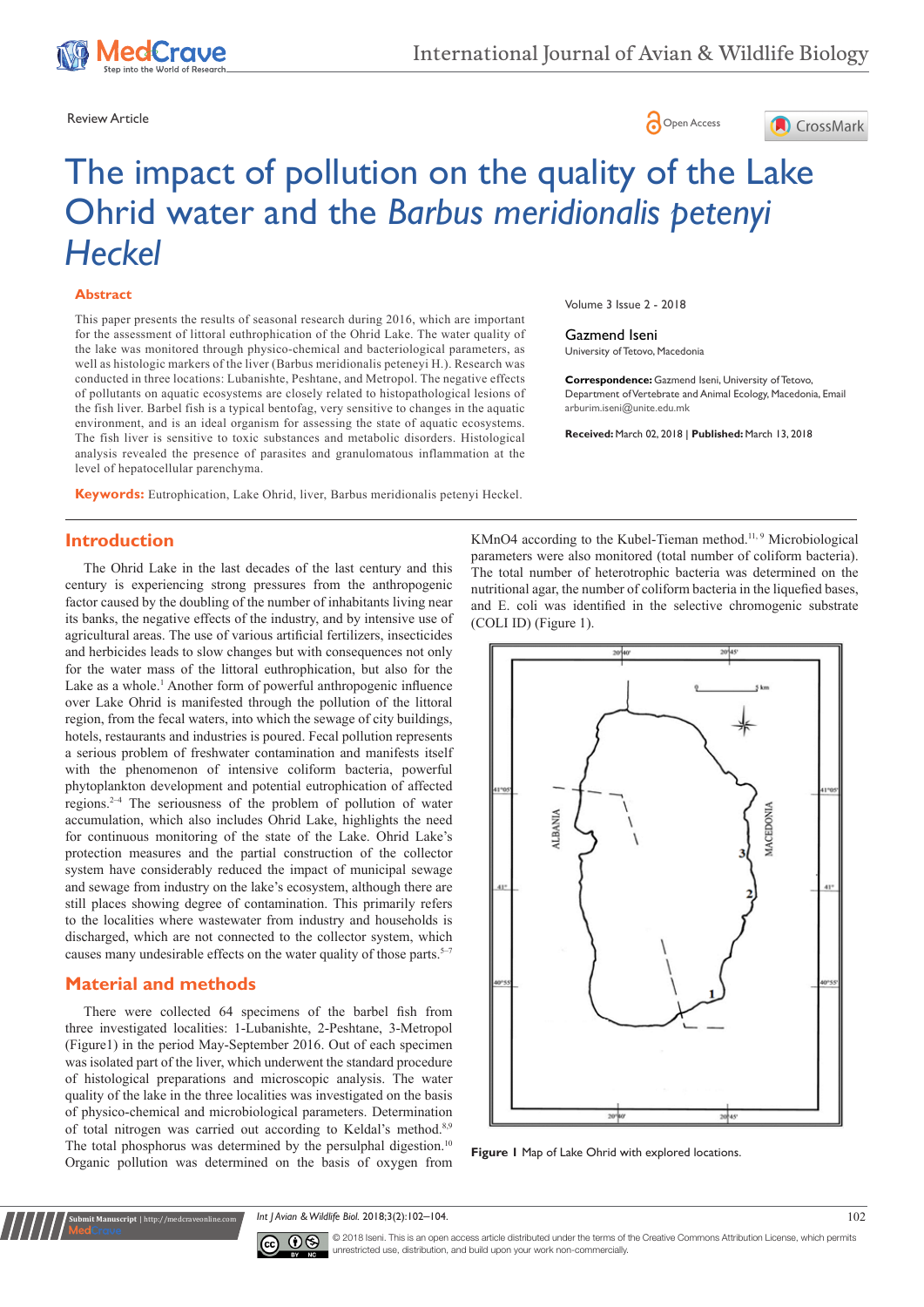# **Results and discussion**

Microscopic analysis of histological preparations shows the presence of granulomatous inflammation in all researched localities. As a cause of such changes, it was found the presence of parasitic eggs Capillaria sp., in the hepatocellular parenchyma of the Barbel fish. Near and around the eggs of the parasite, lymphocyte infiltration was also detected (Figure 2).



**Figure 2** Aggregation of parasitic eggs Capillaria sp, Infiltration of lymphocytes into hepatocellular parenchyma (H & E, x400).

The presence of parasitic eggs *Capillaria sp.* in the hepatocellular parenchyma, poses a potential problem for the population of Ohrid Lake. Such pathogenic effects of the eggs of this parasite in the hepatic tissue were evidenced by Sima et al.12 in the liver of *Cichlasoma urophthalmus fish* in Mexico, as well as by Roganovic-Zafirova et al.13 in the Ohrid Lake (*Barbus meridionalis peteneyi* H.). The presence of parasitic eggs in the hepatocellular parenchyma indicates the non-favorable environmental impact of the fish health situation in this Lake. Regions around the lake shore, with a high density of population, are under the greatest anthropogenic pressure, and this is reflected on the population of the Barbels.14 Balance disorder of the Trophic status through the discharge of sewage into rivers flowing into Lake Ohrid, especially during the tourist season, initially exerts local pressure on the lake ecosystem, and over time this pressure extends into its broader areas. The parasitic infestation of fish depends on the presence and spread of the parasitic host, such as the Eiseniella tetraedra (square-tailed worm) ascertained and described by Kakacheva-Avramova<sup>15</sup> on the liver of the Berbel or some representatives of Crustacae,<sup>16</sup> are the intermediate host of parasitic Capillaria sp. The parasitological analysis of the Lake Ohrid fish,<sup>17</sup> showed that the lake provides favorable conditions for the development of more parasites in the fish, the inhabitants of the Lake and this contributes to the biological diversity of the invertebral forms that serve as passers-by of parasites. In this paper is also analyzed the water quality from three sites that suffer from anthropogenic contamination, especially during the summer period. These sites were selected because they are not or partially linked to the collector system. The content of dissolved organic matter (Figure 3) reflects this condition. In all three localities, values of organic pollution have been identified, which determine the mesotrophic nature of water in the summer period. The same condition was confirmed by the study of total phosphorus in (Figure 4) and nitrogen (Figure 5).

According to the total phosphorus concentrations, the water of the investigated localities is oligotrophic, except for the months of June and July when it is mesotrophic (Figure 4).



**Figure 3** Organic Pollution in Exportable Locations (mg/l KMnO4 spent).





The values obtained for the total nitrogen concentration show that the water in the Metropol locality is of better quality, i.e oligotrophic, except in August (mesotrophic), whereas the localities of Ohrid Bay and Peshtani are predominantly mesotrophic (Figure 5). All the maximum values were ascertained in the month of August, which is certainly the result of the atmospheric precipitation at that time and the introduction of nutrients from the ground flushing around. Microbiological analyzes also show the state of water quality. The heterotrophic bacteria are the largest in Peshtani and Ohrid Lake Bay. In Metropol locality the values are relatively small and are responsive to the quality of the first grade water. According to the number of bacterial coliforms, the water from the locality of Peshtani and Ohrid Bay is of first and second class, and on the Metropol locality, such bacteria are missing in May and August, while in the other months the values are relatively small and are on the boundaries of the first class (Figure 6). According to the categorization of Kavka 1994, the